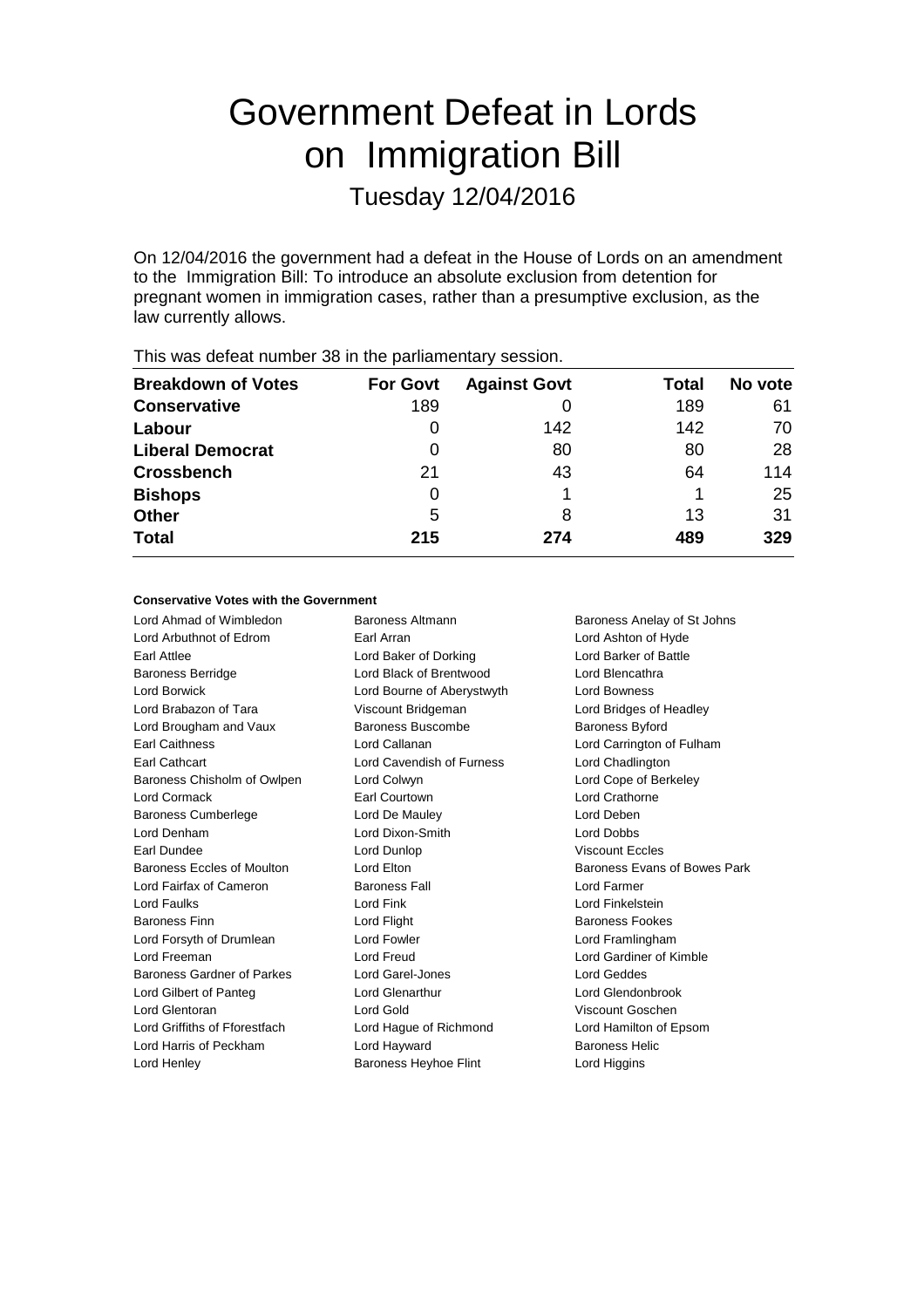Earl Home **Baroness Hooper Baroness Hooper Lord Horam** Lord Howard of Rising Earl Howe Lord Howell of Guildford Lord Hunt of Wirral Lord Inglewood Lord James of Blackheath Baroness Jenkin of Kennington Lord Jopling Lord Keen of Elie Lord King of Bridgwater Lord Kirkham Lord Lamont of Lerwick Lord Lang of Monkton Lord Lansley Lord Lawson of Blaby Lord Leigh of Hurley **Lord Lexden** Earl Lindsay Lord Lingfield **Earl Liverpool** Earl Liverpool **Lord Livingston of Parkhead** Lord Mackay of Clashfern Lord Magan of Castletown Lord Mancroft Lord Marland Lord Marlesford Lord Maude of Horsham Lord Mawhinney **Lord McColl of Dulwich Baroness McGregor-Smith** Baroness McGregor-Smith Baroness Mobarik **Baroness Mobaris Community** Duke of Montrose **Baroness Morris of Bolton** Lord Moynihan Lord Naseby Lord Nash Baroness Neville-Jones Baroness Neville-Rolfe Baroness Newlove Baroness Noakes Lord Northbrook Lord Norton of Louth Lord O'Shaughnessy Baroness O'Cathain Baroness Perry of Southwark Baroness Pidding **Communist Construction Construction** Lord Polak **Lord Popat** Lord Porter of Spalding Lord Price Lord Prior of Brampton Baroness Rawlings **Baroness Redfern Baroness Redfern** Lord Renfrew of Kaimsthorn Viscount Ridley **Community** Lord Risby **Baroness Rock** Lord Rotherwick Lord Ryder of Wensum Lord Sanderson of Bowden Baroness Scott of Bybrook Baroness Seccombe Earl Selborne Lord Sheikh Lord Sherbourne of Didsbury Baroness Shields Lord Shinkwin Earl Shrewsbury Lord Skelmersdale Lord Smith of Hindhead Baroness Stedman-Scott Baroness Stowell of Beeston Lord Strathclyde Baroness Stroud Lord Suri Lord Swinfen Lord Tanlaw Lord Taylor of Holbeach Lord Tebbit Lord Trefgarne Viscount Trenchard Lord Trimble Lord True Lord Tugendhat Viscount Ullswater Baroness Verma Lord Vinson Lord Wakeham Baroness Warsi Lord Wasserman Lord Wei **Duke of Wellington** Baroness Wheatcroft **Duke** of Wellington Lord Whitby Baroness Wilcox Lord Willetts Baroness Williams of Trafford Lord Young of Cookham Viscount Younger of Leckie

Baroness Hodgson of Abinger Lord Hodgson of Astley Abbotts Lord Holmes of Richmond

Lord Lupton Lord Lyell Lord MacGregor of Pulham Market Lord Selkirk of Douglas **Lord Selsdon** Baroness Shackleton of Belgravia

#### **Conservative Votes against the Government**

### **Labour Votes with the Government**

## **Labour Votes against the Government**

- 
- Baroness Adams of Craigielea Lord Anderson of Swansea Baroness Andrews Baroness Armstrong of Hill Top Baroness Bakewell **Baroness Lord Bassam of Brighton** Lord Beecham **Lord Berkeley** Baroness Billingham Baroness Blackstone **Baroness Blood Baroness Blood** Lord Blunkett Lord Boateng Lord Brooke of Alverthorpe Lord Brookman Lord Campbell-Savours Lord Cashman Viscount Chandos Lord Christopher Lord Clark of Windermere Lord Clarke of Hampstead Baroness Cohen of Pimlico **Lord Collins of Highbury** Baroness Corston Baroness Crawley Lord Darling of Roulanish Lord Davies of Oldham Lord Davies of Stamford **Baroness Dean of Thornton-le-Fylde** Lord Desai Baroness Donaghy Baroness Drake Lord Dubs Lord Elder **Lord Evans of Watford** Baroness Farrington of Ribbleton Lord Faulkner of Worcester Lord Foulkes of Cumnock Baroness Gale
	-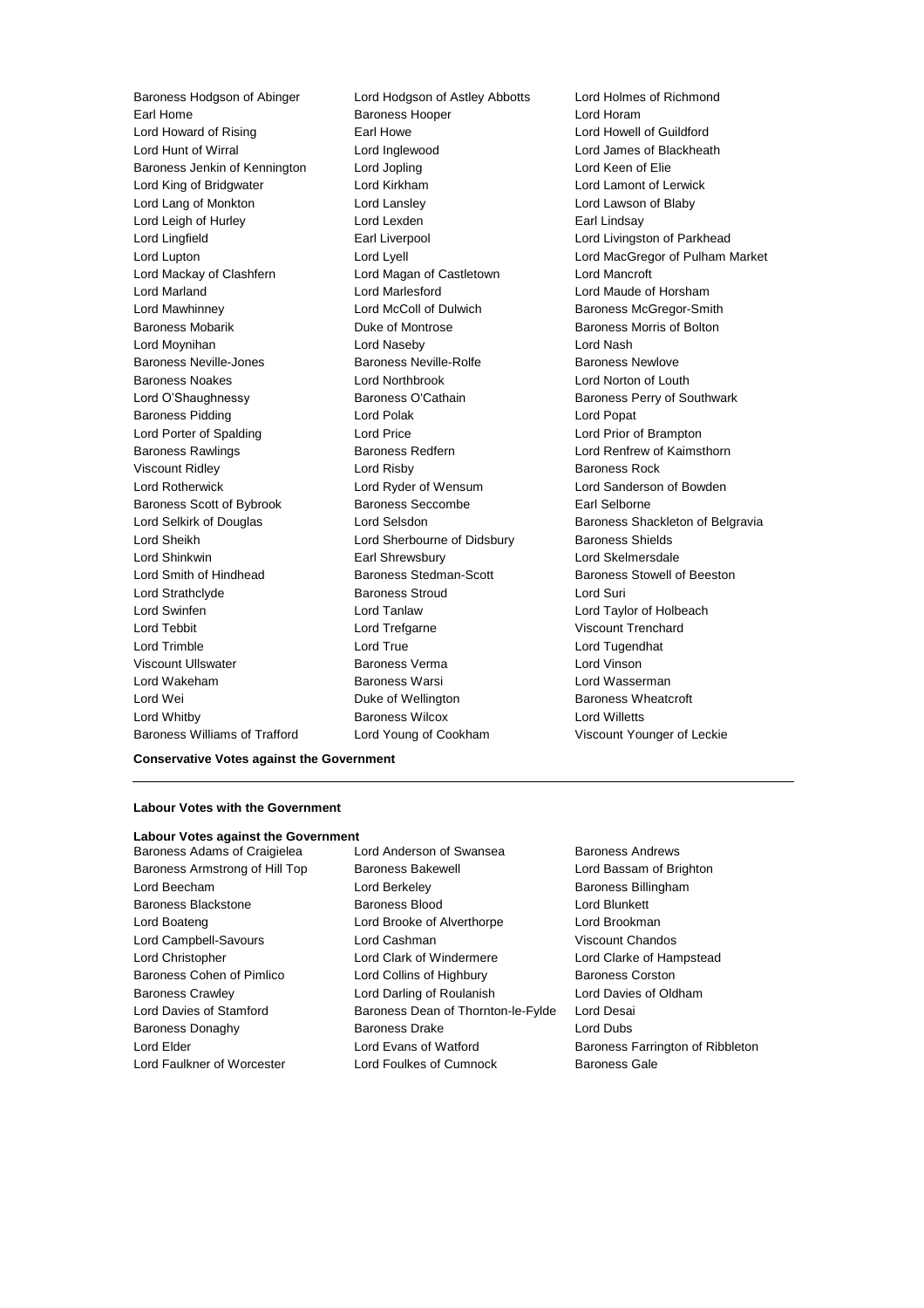Lord Giddens **Lord Glasman** Lord Glasman Baroness Golding<br>
Lord Gordon of Strathblane Baroness Goudie Baroness Gould o Lord Grantchester Lord Grocott Lord Hain Viscount Hanworth Lord Harris of Haringey Lord Harrison Lord Hart of Chilton Lord Haskel Lord Haworth Baroness Healy of Primrose Hill Baroness Hilton of Eggardon Lord Hollick Baroness Hollis of Heigham Lord Howarth of Newport Baroness Howells of St Davids Lord Howie of Troon **Lord Hoyle Lord Hoyle Baroness Hughes of Stretford** Lord Hunt of Chesterton Lord Hunt of Kings Heath Lord Irvine of Lairg Lord Jones Baroness Jones of Whitchurch Baroness Jowell Lord Judd **Lord Kennedy of Southwark** Baroness Kennedy of Cradley Baroness Kennedy of The Shaws Baroness King of Bow Baroness Kinnock of Holyhead Lord Kinnock **Lord Kirkhill** Baroness Lawrence of Clarendon Lord Layard **Lord Lea of Crondall** Lord Levy Baroness Liddell of Coatdyke Lord Liddle Baroness Lister of Burtersett Lord Livermore Lord Macdonald of Tradeston Lord MacKenzie of Culkein Lord Maxton **Lord McAvoy** Lord McAvoy **Lord McConnell of Glenscorrodale**<br>
Baroness McDonagh **Lord McFall of Alcluith** Baroness McIntosh of Hudnall Baroness McDonagh Lord McFall of Alcluith Baroness McIntosh of Hudnall Lord Mendelsohn Lord Mitchell Lord Moonie Baroness Morgan of Huyton Lord Morgan Lord Morris of Handsworth Baroness Morris of Yardley **Lord Murphy of Torfaen** Baroness Nye Lord O'Neill of Clackmannan Lord Pendry **Baroness Pitkeathley** Lord Ponsonby of Shulbrede Lord Prescott Baroness Primarolo Baroness Prosser Baroness Quin Lord Radice Baroness Rebuck Lord Reid of Cardowan Lord Rooker Lord Rosser **Lord Rowlands** Baroness Royall of Blaisdon Baroness Sherlock Viscount Simon Baroness Smith of Basildon Lord Smith of Leigh **Lord Soley** Lord Snape **Lord Soley** Lord Soley Baroness Taylor of Bolton Lord Taylor of Blackburn Lord Temple-Morris Baroness Thornton **Lord Touhig** Lord Touhig Lord Tunnicliffe Lord Turnberg **Baroness Warwick of Undercliffe** Lord Watson of Invergowrie Lord Watts **Lord West of Spithead** Baroness Wheeler Baroness Whitaker **Lord Whitty** Lord Whitty **Lord Wills** Lord Wood of Anfield **Lord Woolmer of Leeds** Baroness Worthington Baroness Young of Old Scone

Baroness Gould of Potternewton

#### **Liberal Democrat Votes with the Government**

#### **Liberal Democrat Votes against the Government**

| Lord Addington                                | Lord Alderdice                 | Lord Ashdown of Norton-s         |
|-----------------------------------------------|--------------------------------|----------------------------------|
| Baroness Bakewell of Hardington<br>Mandeville | Lord Beith                     | Baroness Benjamin                |
| Baroness Bonham-Carter of Yarnbury            | Baroness Bowles of Berkhamsted | Lord Bradshaw                    |
| <b>Baroness Brinton</b>                       | Lord Bruce of Bennachie        | <b>Baroness Burt of Solihull</b> |
| Lord Campbell of Pittenweem                   | Lord Chidgey                   | Lord Clement-Jones               |
| <b>Lord Cotter</b>                            | <b>Baroness Doocey</b>         | Baroness Falkner of Margi        |
| Lord Fearn                                    | Baroness Featherstone          | Lord Foster of Bath              |
| Lord Fox                                      | Baroness Garden of Frognal     | Lord German                      |
| Earl Glasgow                                  | Lord Goddard of Stockport      | <b>Baroness Grender</b>          |
| Baroness Hamwee                               | Baroness Harris of Richmond    | Lord Hussain                     |
| Baroness Hussein-Ece                          | Baroness Jolly                 | Lord Jones of Cheltenham         |
| Baroness Kramer                               | Lord Lester of Herne Hill      | Lord Loomba                      |
| <b>Baroness Ludford</b>                       | Lord Maclennan of Rogart       | <b>Baroness Maddock</b>          |
| Baroness Manzoor                              | Lord Marks of Henley-on-Thames | Lord Newby                       |
| Baroness Nicholson of Winterbourne            | Lord Oates                     | Lord Paddick                     |
| Lord Palmer of Childs Hill                    | <b>Baroness Parminter</b>      | Lord Purvis of Tweed             |

Norton-sub-Hamdon

of Margravine